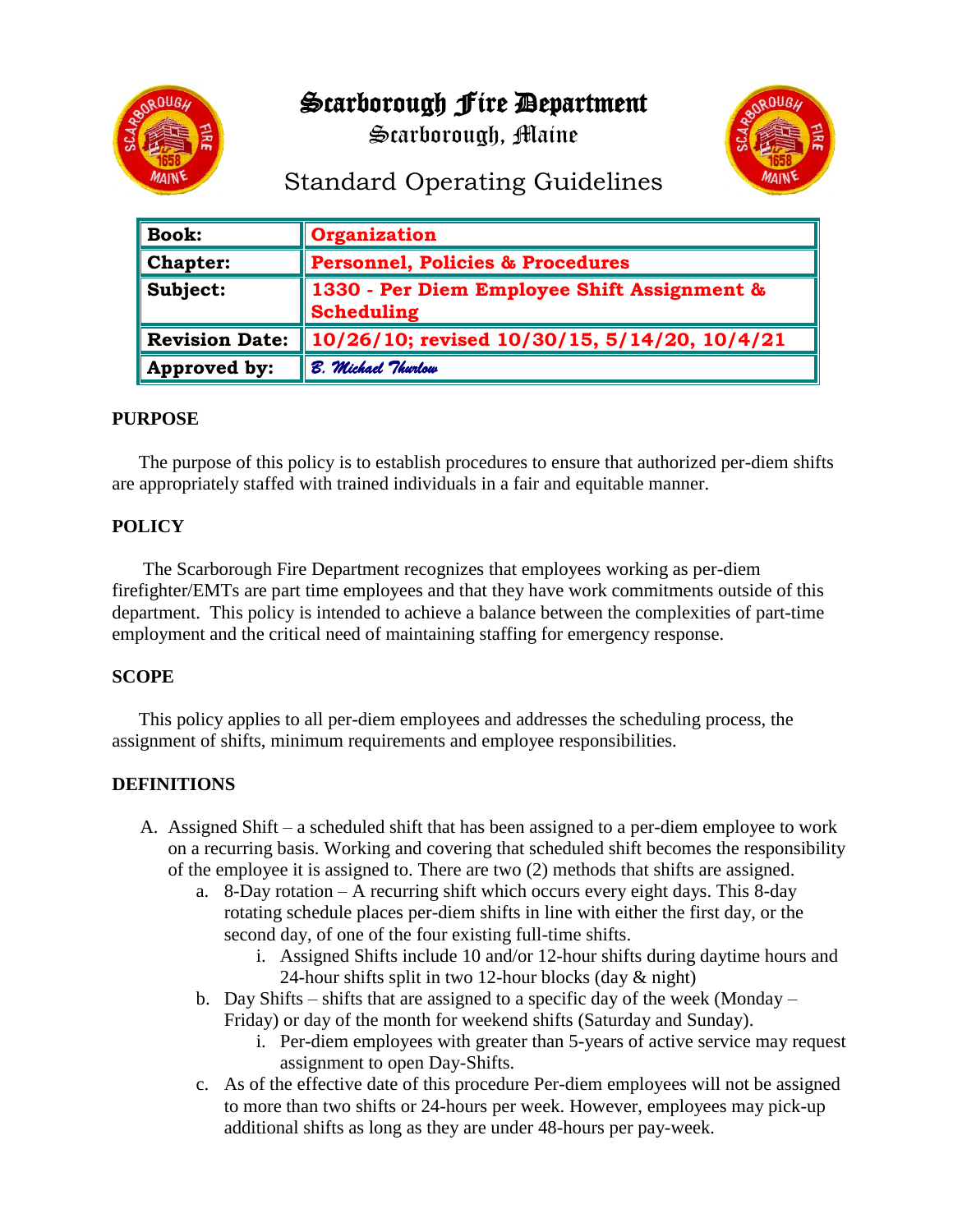- i. Current employees with more than two Assigned Shifts (24-hours) per week, may keep them as long as coverage requirements are maintained.
- B. Open Shift Any shift that has not been assigned to a specific employee (8-day rotation or Day Shift) is an Open Shift that can be requested by eligible employees through the scheduling system.
- C. Per Diem employee Part-time employees who are paid on an hourly basis for working a part-time shift.
- D. 48-hour limit Per-diem employees shall not be scheduled for, or allowed to work, more than 48-hours in any pay week without prior authorization for "over-hours" (this does not include being held over on an incident).

### **PROCEDURE**

- A. The Fire Chief, and officers designated by the Fire Chief, have the discretion and authority to assign per-diem employees to meet the needs of the organization. Employees have no expectation of ownership for any assigned shift, station or apparatus. The Fire Chief may modify, redistribute, and/or reassign shifts at any time.
- B. The department will administer changes to shift assignments at intervals based upon the needs of the department. Instances may include changes to the schedule, hiring processes or when multiple vacancies exist.
	- a. These instances will be communicated 30-days in advance and personnel will have the opportunity to submit request for changes in assignments.
- C. Employees with Assigned Shifts who encounter life events that alter their ability to fulfill their assigned schedule may request changes, in writing, through the Deputy Fire Chief of Operations at any time. Such life events may include; changes in full-time employment including shifts or changes in child/elder care.
- D. The department uses the following as general guidelines for the assignment of shifts. However, performance factors such as prior attendance, work history, certifications, qualifications, demonstrated knowledge, length of service, along with the needs of the department will also be considerations.
	- a. New hires will be assigned to a 10 or 12-hour shift on the 8-day rotation or be assigned to two (2) recurring weekend (Saturday or Sunday) shifts per month.
	- b. Employees who have competed their first year of service may request an additional 12-hour shift on the 8-day rotation.
	- c. Employees who have competed 3 years of service may request an open 24-hour shift on the 8-day rotation.
	- d. Employees with greater than 5-years of service may request to be assigned to open Day-Shifts.
- E. Should changes in the per-diem schedule occur which displaces employees with Assigned Shifts, the administration will make every attempt to ensure the employee(s) are assigned to an equal number of hours (shifts) per week. This may result in changes to the assigned station, apparatus or days.
- F. The Department utilizes an electronic scheduling system to maintain a schedule of career (full-time) and per-diem positions. The administration of the schedule is the responsibility of operational officers designated by the Fire Chief.
- G. Per Diem employees will not be scheduled for, nor allowed to work, more than 48-hours during any pay week without prior authorization (approved over-hours). This limit does not include being held over on an emergency incident.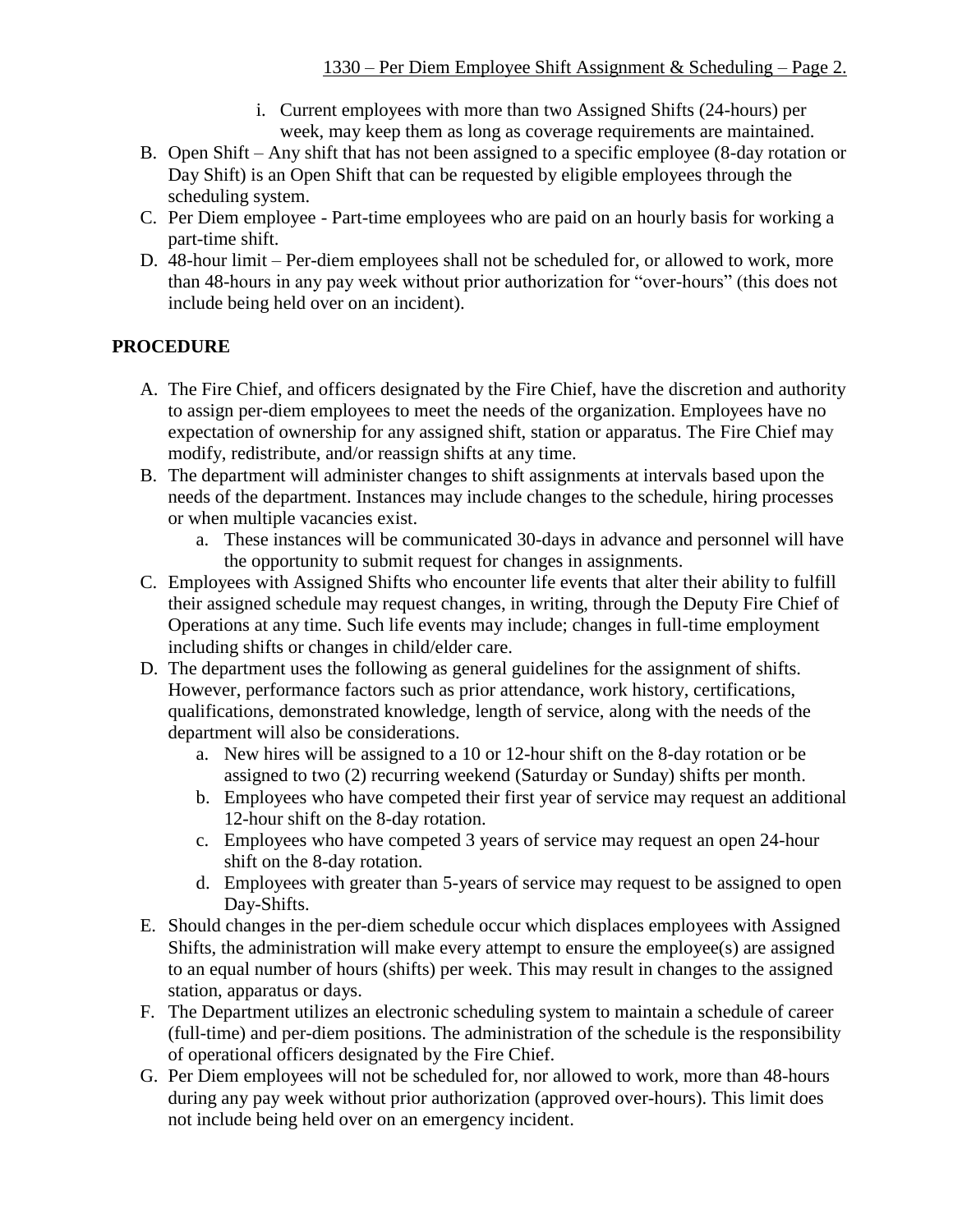- H. Per-Diem employees with Assigned Shifts, either 8-Day Rotation or Day Shift, will automatically be populated into the posted schedule which will normally be posted six months in advance.
- I. Open Shifts will be filled by the on-duty Shift Commander each day for their respective shifts, for the subsequent 30 days.
- J. Employees may request Open Shifts on the posted schedule at any time utilizing the scheduling software.
- K. Open Shifts will be awarded to employees according to lowest number of hours first, followed by the earliest request.
	- a. Employees on the work restriction list or otherwise non-compliant will not be considered for open shifts.
- L. Employees that are assigned to the schedule either by Assigned Shift or through a requested Open Shift, are solely responsible for the coverage of that shift.
- M. Employees may utilize the trade board of the scheduling software to trade or drop assigned shifts with other eligible and qualified employees.
	- a. Offering an assigned shift on the trade board does not relive the scheduled employee of the responsibility to work that shift.
- N. Per-Diem employees with assigned shifts, either 8-Day rotation or Day shift, may request to be removed from the schedule for instances such as conflicts with fulltime employment or scheduled vacations, provided it is done 30 days in advance.
	- a. Requests shall be entered utilizing the scheduling software. Emails and notice by telephone will not be considered.
	- b. Request to use Earned Paid Leave (EPL) accruals must be approved 30 days in advance in accordance with the town's personnel ordinance, Section 508.
	- c. Request for leave will not be granted for Independence Day, Thanksgiving, or Christmas holiday periods unless voluntary coverage is attained.
	- d. Unscheduled absences with less than 24 hours' notice, along with failures to fill an assigned shift will result in EPL being applied to those missed hours.
- O. In the case of illness, injury or family emergency, Per-diem employees are required to notify the on-duty Shift Commander of the occurrence with as much notice as possible.
	- a. Some illnesses and/or injuries may require documentation from a medical provider indicating the employee is fit for duty.
- P. Employees that are "held-over" or "forced" at their fulltime employment must contact the on-duty Shift Commander with as much notice as possible.
- Q. Absences from assigned shifts are documented by the department.
	- a. Repeated absences may be cause for the department to request supporting documentation and/or subject to progressive disciplinary steps when warranted.

### **RESPONSIBILITIES**

- A. It is the responsibility of per-diem employees to manage, monitor, and comply with the published work schedule including staying in compliance with the 48-hour limit.
- B. Employee attendance for scheduled shifts is a basic expectation of work performance and is critical to maintaining public safety. The department will utilize progressive discipline to address issues related to attendance.
	- a. The first occurrence will be cause for a counseling memorandum. After a full oneyear period during which the employee has properly covered all their shifts, this counseling memorandum will be rescinded from the employee's personnel file.